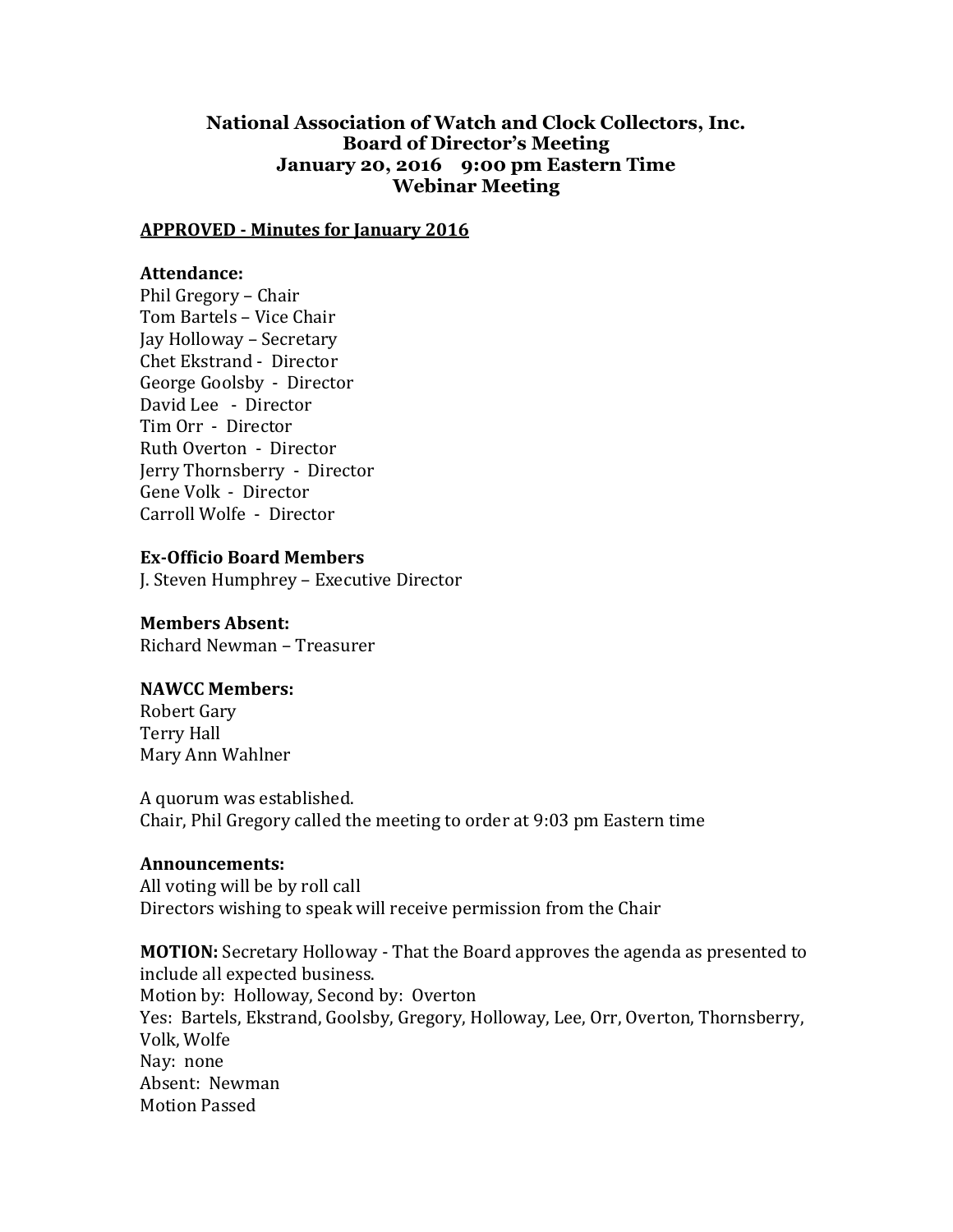**MOTION:** Secretary Holloway -That the Board approves the minutes of the November 2015 meeting. Motion by: Holloway, Second by: Bartels Yes: Bartels, Ekstrand, Goolsby, Gregory, Holloway, Lee, Orr, Overton, Thornsberry, Volk, Wolfe Nay: none Absent: Newman Motion Passed

The following motion with a second motion to place the first motion on the table had extensive discussion with the focus of not understanding the need or reason for the motion.

**Motion:** Move to amend symposium fund in Standing Rules Article X Section 6(I) Recommended revision to Standing Rules Article X Section 6(I) (new reading) Operating surpluses will be retained in the fund for future use; to the extent total fund value does not exceed \$20,000. Should the fund value exceed \$20,000, the potion of operating surplus funds, up to a maximum of \$5,000, that contribute to such overage (but not any restricted funds or earnings as defined above) will be transferred to the NAWCC General Operating Fund at fiscal yearend to defray the organizational costs related to support staff attendance, advertising, program support, videotaping and other overhead expenses related to the symposium.

History: (current reading) Operating surpluses will be retained in the fund for future use; to the extent total fund value does not exceed \$20,000. Should the fund value exceed \$20,000, the potion of operating surplus funds that contribute to such overage (but not any restricted funds or earnings as defined above) will be transferred to the NAWCC General Operating Fund.

Presented: Holloway, Second by Overton

Yes: Bartels, Goolsby, Gregory, Holloway, Overton, Thornsberry, Wolfe Nay: Ekstrand, Lee, Orr, Volk Absent: Newman Motion required 2/3 votes: Motion Failed

**Motion:** Move to table the motion for amending the symposium fund reading. Presented by: Lee Second by: Orr Yes: Bartels, Ekstrand, Lee, Orr, Volk Nay: Goolsby, Holloway, Overton, Thornsberry, Wolfe Abstain: Gregory Absent: Newman Motion Failed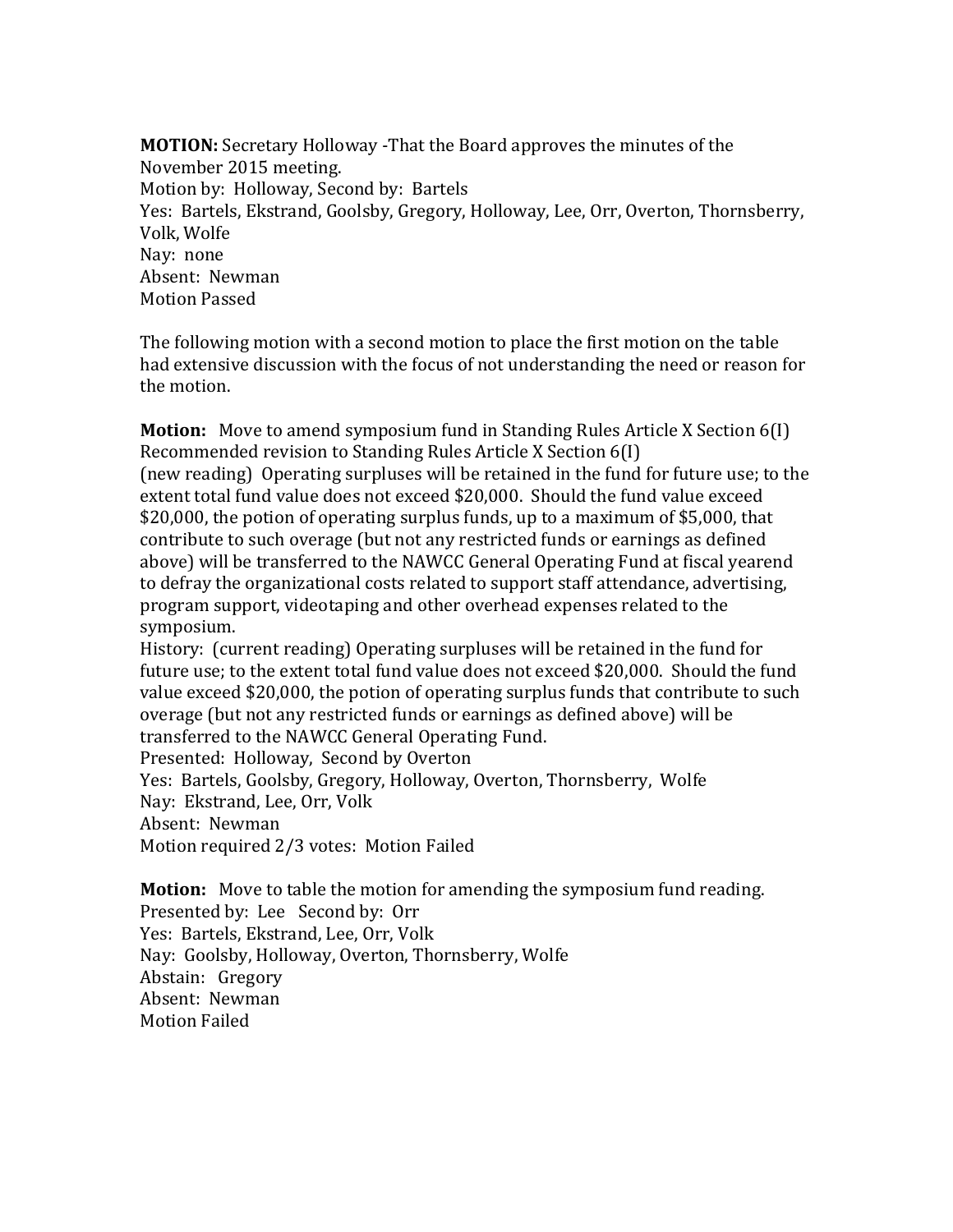The following motion had discussion that for the last two National Conventions the Board of Directors expressed their gratitude for the many NAWCC members who donated their time and efforts to have a successful convention. Future discussion will be held on how best to express the organizations thanks to the members who made it happen.

**MOTION:** Move that the Board adopt the following resolution: WHEREAS the 2015 NAWCC National Convention was a very successful and enjoyable event, as well as contributing significantly to the financial well-being of NAWCC, and WHEREAS the Convention Chair, Committee Chairs, Volunteers, and other members associated with the execution of this event selflessly dedicated their time and effort to it, THEREFORE, BE IT NOW RESOLVED that the Board of Directors of the National Association of Watch and Clock Collectors expresses its sincere appreciation and gratitude to all who contributed to the exemplary success of the 2015 NAWCC National Convention.

Motion by: Goolsby, Second by Orr

Yes: Bartels, Goolsby, Gregory, Holloway, Lee, Orr, Overton, Thornsberry, Volk, Wolfe

Nay: none Abstain: Ekstrand Absent: Newman Motion Passed

The following motion was based on the need to stop the current fees being charged to the NAWCC with our current investment advisor as we transition to a lower fee advisor that fits our organizational structure.

**MOTION:** Move that based on the recommendation of the Finance Committee to end our investment advisor relationship with Merrill Lynch. The Finance Committee will select and present to the Board for approval a new advisor and the Finance Committee will facilitate the transition to the advisor in the first quarter of 2016.

History: Our fee structure with ML increases on Feb 15th so would benefit the organization to make a decision prior to that date. Since our last board meeting, the Finance Committee began a focused search for a new institutional advisor, and more specifically, looked at firms who work primarily with non-profits and are more closely aligned with our asset size, performance targets and desire to lower fees. The Committee is pleased to inform the board that we are in the final stages of making a decision.

Motion presented by: Holloway. Seconded: Lee

Yes: Bartels, Ekstrand, Goolsby, Gregory, Holloway, Lee, Orr, Overton, Thornsberry, Volk, Wolfe

Nay: none Absent: Newman Motion passed